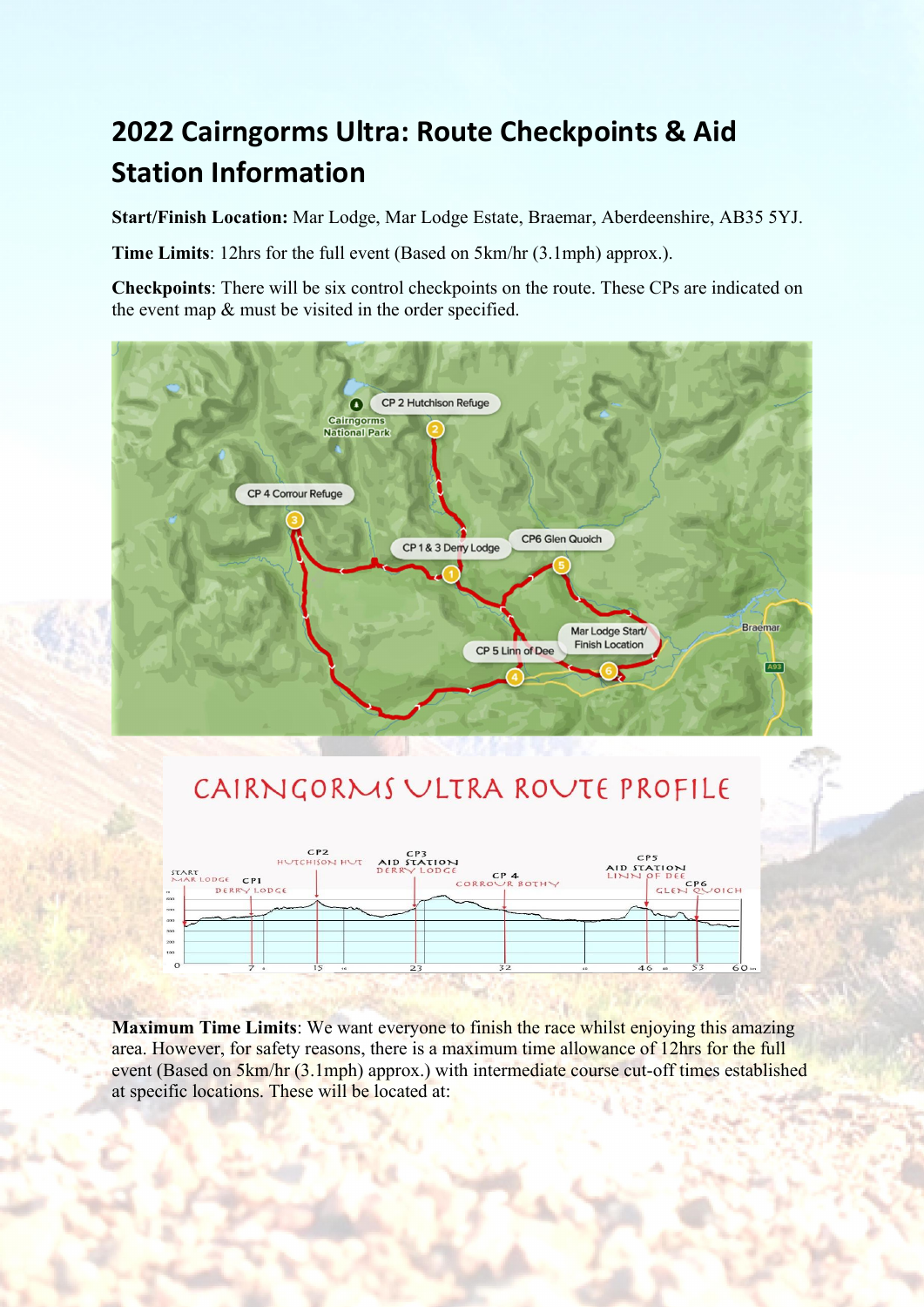| <b>CONTROL</b>                        | <b>LOCATION</b>                  | <b>DESCRIPTION</b>                                                            | <b>GRID REF</b>   | <b>DISTANCE</b> | <b>TIME</b><br>LIMIT(Hrs) | <b>ACTUAL</b><br><b>TIME</b> |
|---------------------------------------|----------------------------------|-------------------------------------------------------------------------------|-------------------|-----------------|---------------------------|------------------------------|
| CP1                                   | <b>Derry</b><br>Lodge            | <b>Path Junction to</b><br>rear of Derry<br>Lodge. Adjacent<br>to footbridge  | NO 040 935        | 7k              | 1:25                      | 0925                         |
| CP <sub>2</sub>                       | <b>Hutchison</b><br><b>Bothy</b> | <b>Mountain Bothy</b>                                                         | <b>NO 022 997</b> | 15k             | 3:00                      | 1100                         |
| CP <sub>3</sub><br><b>Aid Station</b> | <b>Derry</b><br>Lodge            | <b>Track Junction at</b><br>footbridge. North<br>side of Derry<br><b>Burn</b> | <b>NO 040 935</b> | 23k             | 4:30                      | 1230                         |
| CP4                                   | Corrour<br><b>Bothy</b>          | <b>Mountain Bothy</b>                                                         | NN 981 957        | 32k             | 6:15                      | 1415                         |
| CP <sub>5</sub><br><b>Aid Station</b> | Linn of Dee                      | <b>Track before road</b><br>at Linn of Dee<br>bridge                          | <b>NO 060 897</b> | 46.5k           | 9:15                      | 1715                         |
| CP <sub>6</sub>                       | Glenn<br>Quoich                  | <b>Track Junction</b>                                                         | NO 079 937        | 52.5k           | 10:15                     | 1815                         |
| <b>Finish</b>                         | <b>Mar Lodge</b>                 | <b>Event HQ</b>                                                               | <b>NO 096 898</b> | 60k             | 1200                      | 2000                         |

Re Actual Time: These times are based on 0800 start time.

Any participant not reaching these locations in the allocated time will not be permitted to continue the event. If you are timed out or decide to retire at either CP's 1 - 3 it is recommended to retrace the route back to Mar Lodge.

Aid Stations: There will be two aid stations located at the following control point locations:

| <b>Aid Station</b> | <b>LOCATION</b> | <b>GRID REF</b> | <b>DISTANCE</b> | <b>DROP</b><br><b>BAGS</b> |
|--------------------|-----------------|-----------------|-----------------|----------------------------|
| CP <sub>3</sub>    | Derry Lodge     | NO 040 935      | 23k             | No                         |
| CP <sub>5</sub>    | Linn of Dee     | NO 060 897      | 46.5k           | Yes                        |

No cups will be provided for cold drinks. To help minimize waste you will need to bring your own water bottle, bladder, etc.

CP3 Derry Lodge: This will be located next to the footbridge. There will be a selection of jellies, flapjacks, savoury biscuits, energy bars & water provided.

Please Note: The aid station at CP3 at 23k will be providing basic supplies only. All supplies to this location will be carried walking/cycling by event personnel to this location. We are therefore limited to the amount we can provide here.

Treated water will be available. However, as we are unable to carry large volumes of fresh water, this will be collected from the burn & treated with Chlorine Dioxide Water Purification Drops.

CP5 Linn of Dee: The main aid station will be at the Linn of Dee. This will be located on the track just before reaching the road at the Linn of Dee bridge (Approx. 100m before the National Trust car park).